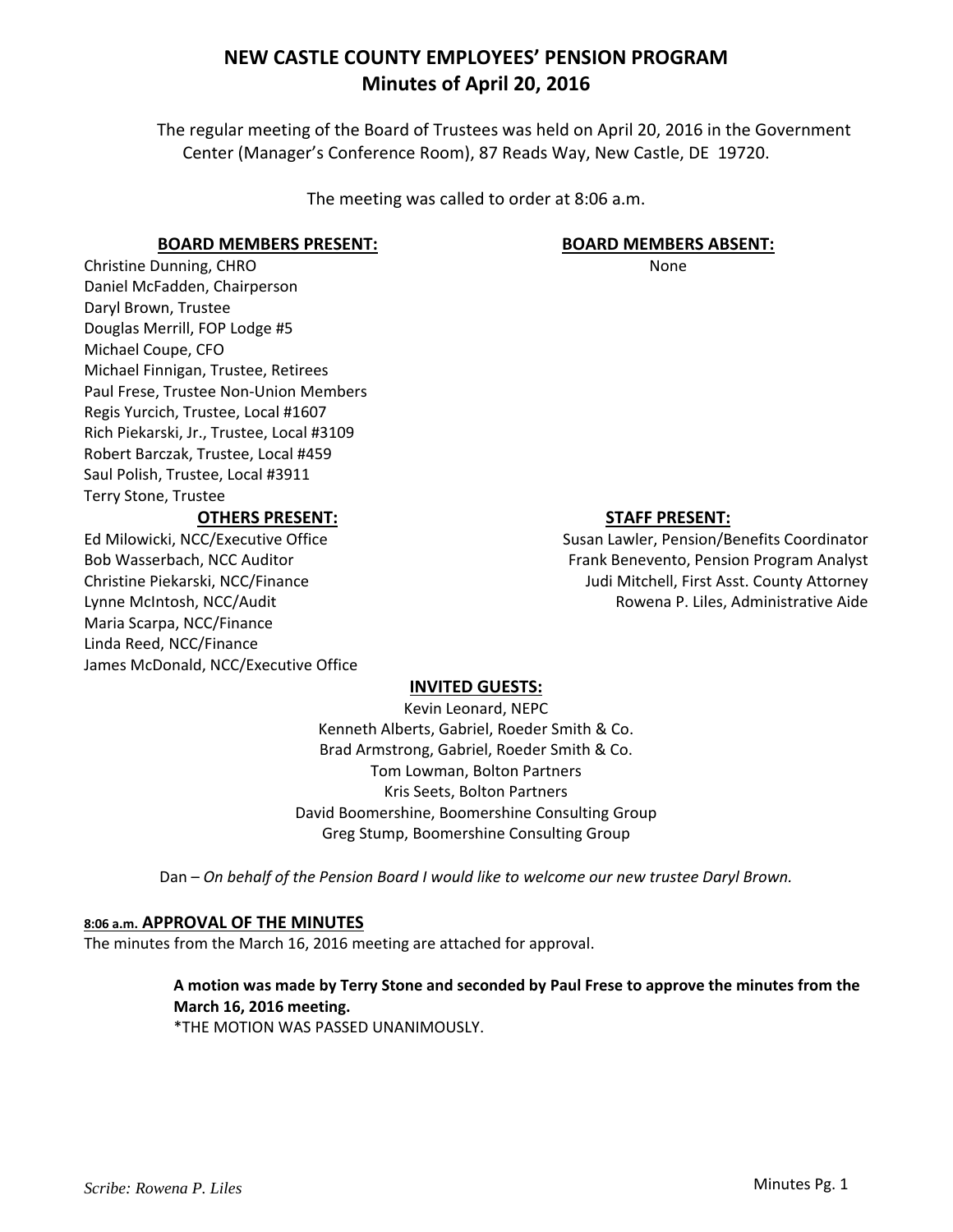#### **8:07 a.m. APPROVAL OF THE INVOICES**

| <b>Boomershine Consulting Group</b> | \$8,280.00   | February, 2016               |
|-------------------------------------|--------------|------------------------------|
| Cupps Capital Mgt.                  | \$22,017.48  | 1st Quarter 2016             |
| Eaton Vance Investment Mgrs.        | \$12,830.32  | 1 <sup>st</sup> Quarter 2016 |
| <b>Mellon Capital</b>               | \$95,428.47  | 3rd Quarter 2015             |
| <b>MFS</b>                          | \$118,501.27 | 1 <sup>st</sup> Quarter 2016 |
| Mid-Atlantic Plan Sponsors          | \$250.00     | 2016 Membership Dues         |
| <b>NEPC</b>                         | \$52,303.14  | 4 <sup>th</sup> Quarter 2015 |
| <b>REMS</b>                         | \$19,278.89  | 1 <sup>st</sup> Quarter 2016 |
| <b>Systematic Financial Mgt.</b>    | \$35,328.23  | 1st Quarter 2016             |
| The Northern Trust Company          | \$14,486.98  | 1 <sup>st</sup> Quarter 2016 |

**A motion was made by Doug Merrill and seconded by Terry Stone to approve the payment of invoices.**

\*THE MOTION WAS PASSED UNANIMOUSLY.

### **8:07 a.m. COORDINATOR's REPORT ‐ Addendum to Agenda by Susan Lawler**

- $\triangleright$  Gross Payroll and Employer Contributions for the month of March 31, 2016.
- $\triangleright$  I will ask Rich Piekarski to bring us up to date and make you guys aware we've had an issue with the Pension Payroll account.

 $\text{Rich} - \textit{l'm}$  not sure if it's connected to the last pension payroll run or not, but apparently the information got compromised. There is some activity going on where people are producing checks using the Pension Payroll account. Basically you have some fraudulent activity going on, but rest assured there is no loss being incurred on the account because we have fraud protection measures through our banking services that is protecting us from that. We do have activity that is going on today and we are in the process of opening another account and closing this one so we can prevent this activity from happening. As I said there is no loss of pension funds, at this point, and we don't expect there to be any. WE have a lot of fraudulent protection measures on the current account and we will continue to have that on the new account. I just wanted to make everyone aware of what *was going on.*

*A brief discussion was held on the information that was disclosed.*

### **8:13 a.m. APPROVAL OF THE APPLICATIONS FOR BENEFITS**

#### **Service Retirements**

One of the applicants, Marie Richardson if you looked at the supporting documents, there is a revised document for Ms. Richardson. We were notified by Human Resources that she was entitled to a pay increase retroactive into her active employment; which resulted in a small recalculation of her benefit. Unfortunately, she was unavailable to sign the second application so we did an administrative revision and it is under \$3.00 dollars to *her gross benefit.*

| Matthew J. Jamison            | \$9,629.80 | July 2, 2016   | RetPol |
|-------------------------------|------------|----------------|--------|
| Richard F. Seery, Jr.         | \$2,506.35 | May 3, 2016    | RetGen |
| Howard J. Dickson             | \$1,825.80 | April 2, 2016  | RetGen |
| Marie W. Richardson           | \$2,059.01 | April 2, 2016  | RetGen |
| John H. Simmerman             | \$2,705.10 | April 2, 2016  | PenPln |
| Sheila Whitehead (vested)     | \$589.98   | May 12, 2016   | PenPln |
| Elvinis Anne Roberts (vested) | \$662.37   | April 10, 2016 | PenPln |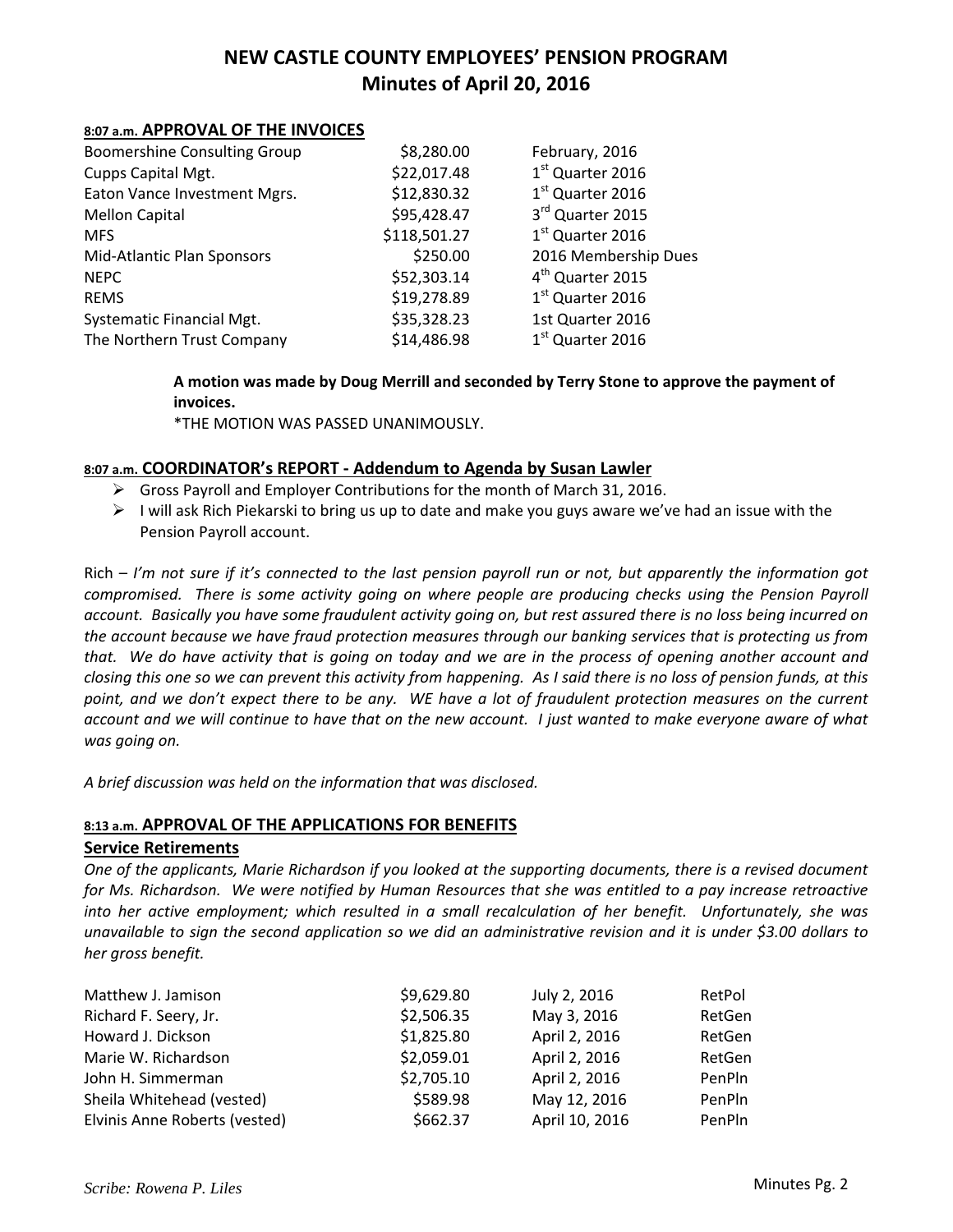| <b>Lump Sum Benefit</b><br>Shirley Meades (Willie Hickey)                                                                                                         |                                          | \$2,743.17   |                | RetGen |  |
|-------------------------------------------------------------------------------------------------------------------------------------------------------------------|------------------------------------------|--------------|----------------|--------|--|
| A motion was made by Terry Stone and seconded by Mike Finnigan to approve the service<br>retirements and lump sum benefit.<br>*THE MOTION WAS PASSED UNANIMOUSLY. |                                          |              |                |        |  |
| <b>CAPITAL CALLS</b><br>➤                                                                                                                                         | HarbourVest Partners \$29,283.00         |              | March 24, 2016 |        |  |
| <b>DISTRIBUTION OF CAPITAL</b>                                                                                                                                    |                                          |              |                |        |  |
| Lexington Partners<br>➤                                                                                                                                           |                                          | \$147,563.00 | March 31, 2016 |        |  |
| ➤                                                                                                                                                                 | Northstar Mezzanine Partners \$25,175.00 |              | April 6, 2016  |        |  |
| ➤                                                                                                                                                                 | Crescent Direct Lending                  | \$90,669.00  | April 11, 2016 |        |  |
| <b>TPG Partners</b><br>➤                                                                                                                                          |                                          | \$168,109    | March 31, 2016 |        |  |
|                                                                                                                                                                   |                                          |              |                |        |  |
| <b>DELPEN Retirements</b>                                                                                                                                         |                                          |              |                |        |  |

# **Name Effective**

Jeffrey Shriner **1988** April 2, 2016

### **8:15 a.m. OLD BUSINESS**

 $\triangleright$  Requesting the Board to approve the recommended contribution rate of 23.68% of payroll and to approve the \$80,000 dollars recommended contribution for the School Crossing Guards presented by Boomershine Consulting Group, at the March  $20<sup>th</sup>$  meeting.

> **A motion was made by Doug Merrill and seconded by Mike Coupe to approve the recommended County contribution rate of 23.68% of payroll and \$80,000 dollars for the School Crossing Guards as recommended and presented by Boomershine Consulting Group, at the March 20th meeting.** \*THE MOTION WAS PASSED UNANIMOUSLY. (1) ABSTAINED

Rich – *The correct amount for School Crossing Guards should be \$80,238.00.*

## **OLD BUSINESS (Cont'd)**

**An amended motion was made by Doug Merrill and seconded by Mike Coupe to reflect the correct amount of \$80,238.00 dollars for the School Crossing Guards as indicated in the report from Boomershine Consulting Group, at the March 20th meeting.** \*THE MOTION WAS PASSED UNANIMOUSLY.

### **8:18 a.m. NEW BUSINESS**

- Review of Pension Section staffing ‐ Susan Lawler ‐ *Tabled for a future date.*
- $\triangleright$  Request Board approval for Vicki Workinger to attend the Benefit Communication and Technology Institute conference July 18‐19, 2016 in Boston, MA – (Susan Lawler).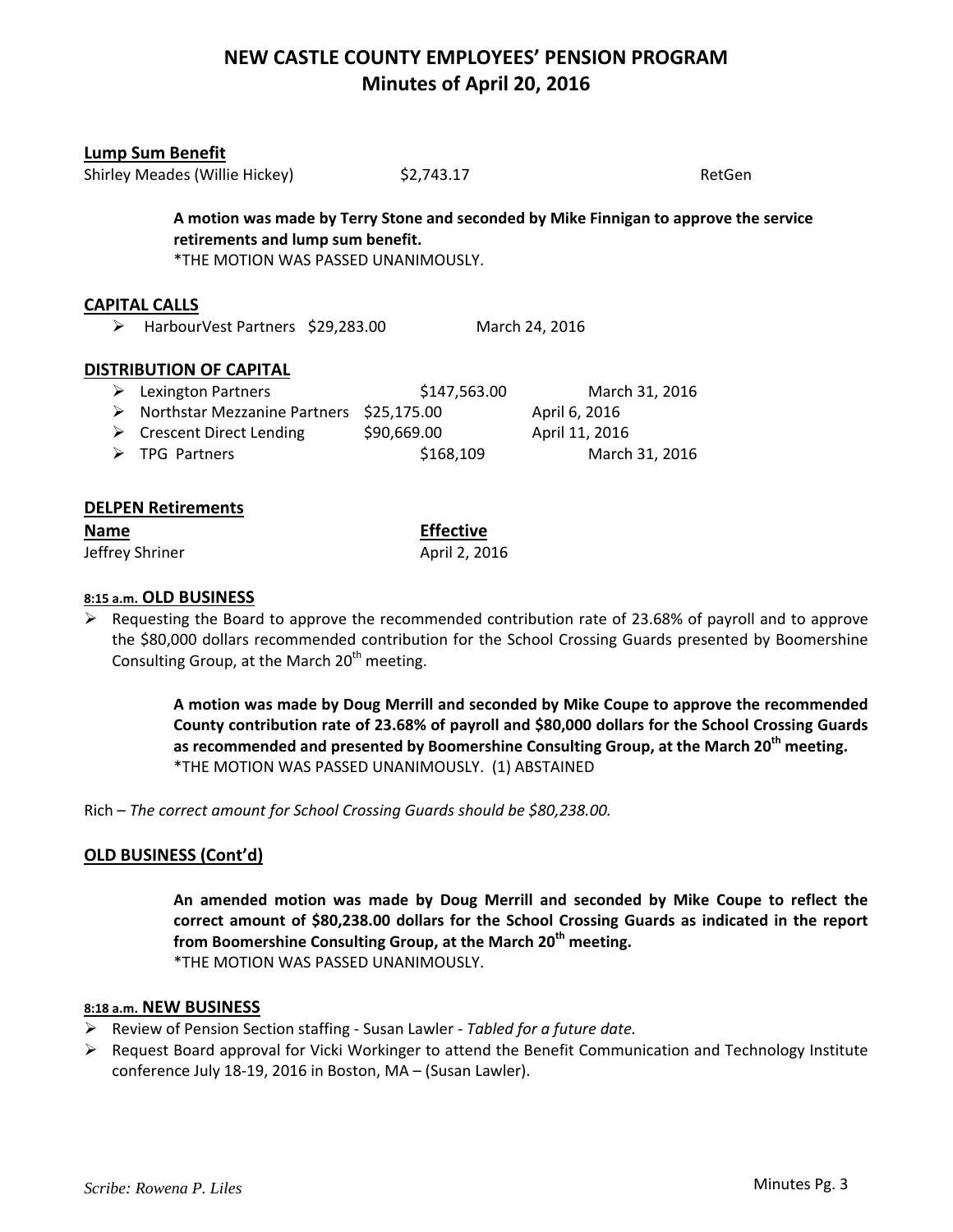#### **NEW BUSINESS (Cont'd)**

**A motion was made by Terry Stone and seconded by Saul Polish to approve the travel request for Vicki Workinger to attend the Benefit Communication and Technology Institute conference in Boston, MA on July 18‐19, 2016.**

\*THE MOTION WAS PASSED UNANIMOUSLY.

 Proposed Travel Expense Policy ‐ Susan Lawler – *It is a proposed Travel Expense Policy that is an amendment* from the County's approved policy; which moves to a Per Diem for meals and daily expenses away from a receipt required. It is just in response to different travelers of the Board that it could be very cumbersome using the receipt process and other than that the policy is exactly the same. Frank can answer any questions *since he was primarily responsible for doing the updates. There were not questions or comments regarding the draft policy.*

> **A motion was made by Saul Polish and seconded by Mike Finnigan to approve the Travel Expense Policy for the Board.**

\*THE MOTION WAS PASSED UNANIMOUSLY.

- $\triangleright$  Review the Preliminary Investment Performance "Flash" report for the period ending March 31, 2016 Kevin Leonard, NEPC – *Distributed copies of the Preliminary Investment Performance Flash Report – March 31, 2016, Weekly Markets & Indicators as of April 15, 2016 for review and discussion.* 
	- o *Entrust and Cupps Capital will be in next month to discuss their performance.*
	- o *Asset Liability Study will look at the Hedge Fund roll and other approaches.*

**A motion was made by Doug Merrill and seconded by Saul Polish to accept NEPC's report.** \*THE MOTION WAS PASSED UNANIMOUSLY.

**A motion was made by Mike Coupe and seconded by Terry Stone to take a break.** \*THE MOTION WAS PASSED UNANIMOUSLY.

#### **The meeting reconvened at 9:09 a.m.**

#### **9:09 a.m. NEW BUSINESS (Cont'd)**

- $\triangleright$  Actuarial Services Presentations by the following:
	- o *Kenneth Alberts and Brad Armstrong of Gabriel, Roeder, Smith & Company.*
	- o *Tom Lowman and Kris Seets of Bolton Partners.*
	- o *Dave Boomershine and Greg Stump of Boomershine Consulting Group.*

Bob Wasserbach – This is a little bit off topic, but since we have the experts in the room I thought I would ask. The Pension and New Castle County has the Pension Board and they also have the OPEB Board. In other public *sectors or governmental entities have you ever see the OPEB responsibilities being handled by the Pension Board?*

Dave – *Actually I have not.*

*A short discussion was held by the actuary and pension consultant.*

*The Board held a discussion on the Actuarial Services presentations.*